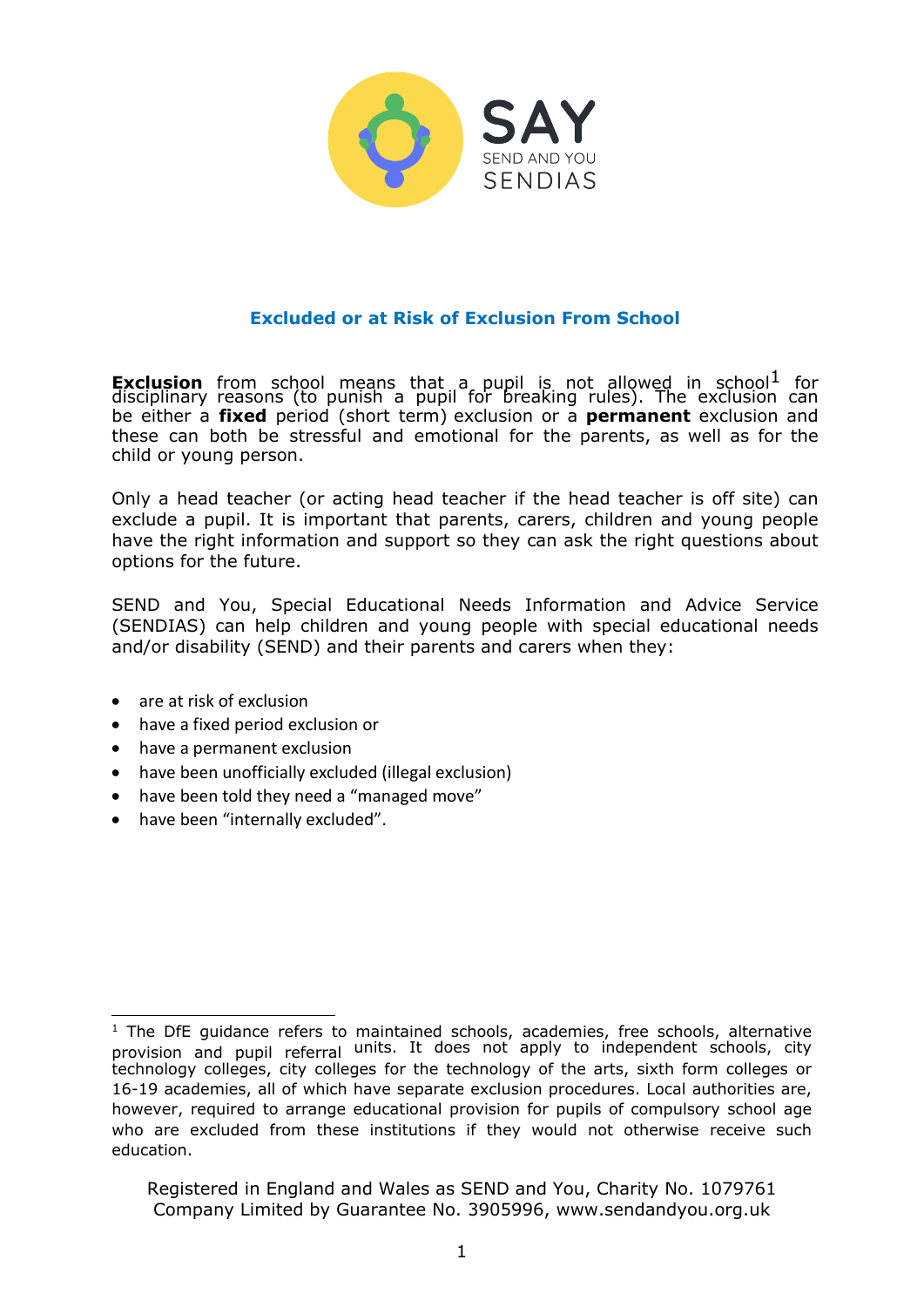# **Exclusions and Special Educational Needs and/or Disability (SEND)**

The Government is aiming to reduce the number of exclusions of all pupils and particularly those with SEND. Schools have to, by law, provide access to full time education for all children.

Behaviour issues can sometimes be a sign that a child has undiagnosed SEND or that their needs are not being met.

Where a school has concerns about a pupil's behaviour, it should try to identify whether there are any causal factors and intervene early in order to reduce the need for a subsequent exclusion. In this situation, schools should consider whether a multi-agency assessment that goes beyond the pupil's educational needs is required.

Schools should have a strategy for reintegrating a pupil who returns to school following a fixed-period exclusion and for managing their future behaviour.

DfE Statutory Guidance (section 2)

If you are asked to keep your child at home because the school cannot manage their special needs rather than for disciplinary reasons, it is an unofficial exclusion and therefore unlawful.

This can lead to children missing considerable amounts of education and your child will miss out on the additional support they may be entitled to. If you have concerns about your child being sent home, discuss these with the school so that you can work together to resolve the issues.

Anytime you are asked to pick up your child from school for disciplinary reasons the school must record this as an exclusion and must follow the Government guidelines around exclusions.

**'Informal' or 'unofficial' exclusions**, such as sending a pupil home 'to cool off', are unlawful, regardless of whether they occur with the agreement of parents or carers. Any exclusion of a pupil, even for short periods of time, must be formally recorded.

DfE Statutory Guidance paragraph 14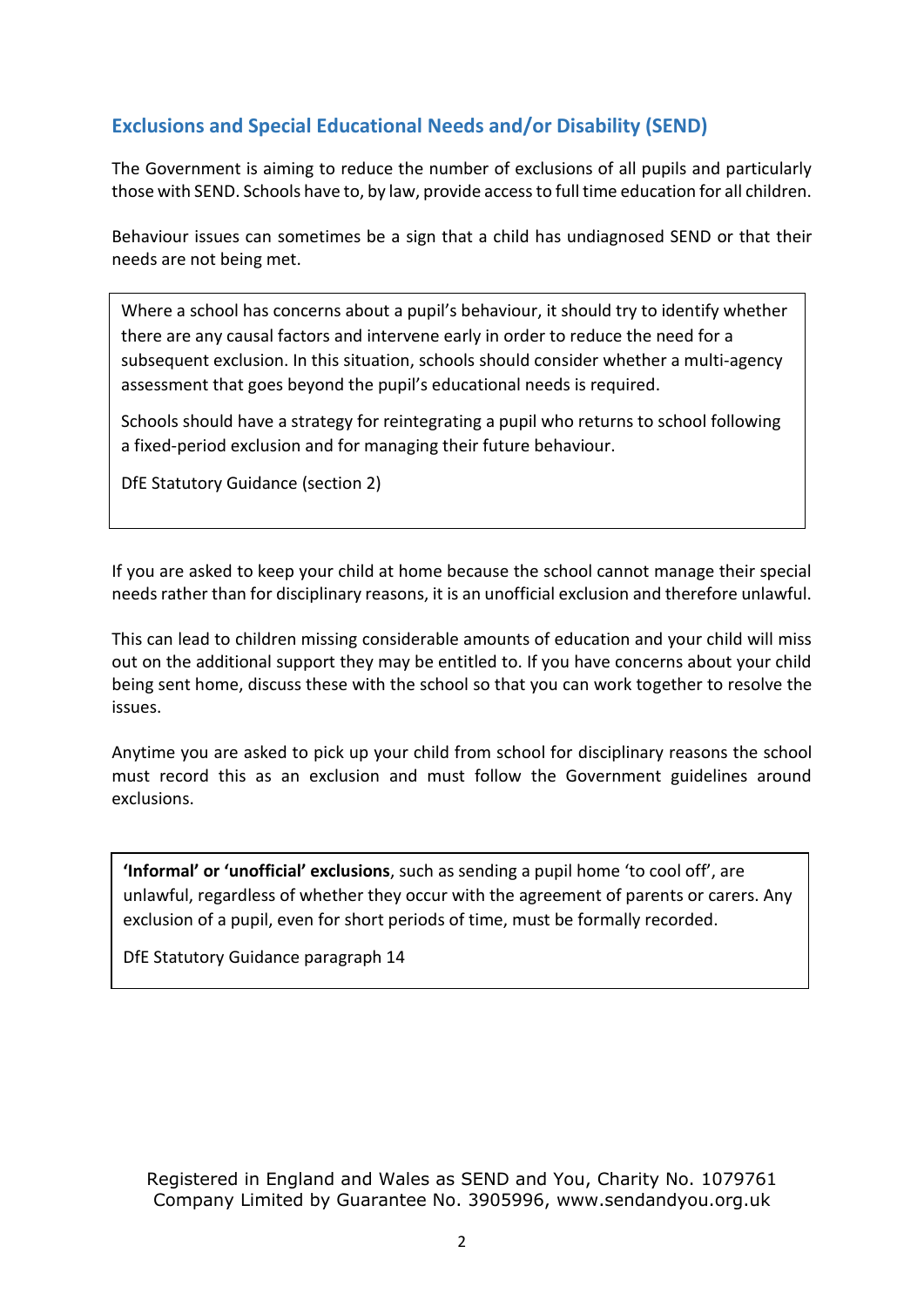# **At risk of exclusion: What does it mean?**

The school may talk to you about your child being **at risk of exclusion** if their behaviour does not improve, they continue to break the school's behaviour policy or they have already been excluded.

Schools have a responsibility to make sure necessary provision is made and to make reasonable adjustments to support your child's needs to try and prevent exclusion.

## The **school may arrange**:

- a change in the level or type of support your child has during the school day to avoid the circumstances that may lead to, or have already led to, an exclusion
- a Pastoral Support Plan (PSP) or Early Help Plan (DAF) with short term goals to improve behaviour
- mentoring, counselling or behaviour support
- assessment to identify SEN if this has not already been identified
- flexible learning at Key Stage Four (Years 10 and 11)
- support through Bristol, South Gloucestershire or North Somerset Council and local area services
- discussion around a possible managed move to another school.

## **What can I do?**

- Meet with staff to discuss the changes to help your child to make the agreed improvements
- Take a look at our booklets, available on our website.
- Look at your child's school behaviour and special educational needs and/or disability policies - they should be available on your school's website
- Ask the school if it has involved any behaviour support, educational psychology services, or the local authority officer responsible for inclusion

## **What should I do when my child is excluded?**

Read the head teacher's or principal's letter which **must** explain:

- why your child has been excluded
- the type of exclusion
- when your child is due to return to school (unless they are permanently excluded)
- you and your child or young person's right to write your views to the school's governors (or board of directors).
- your right to meet with the governors (and take a friend or supporter with you) in some circumstances.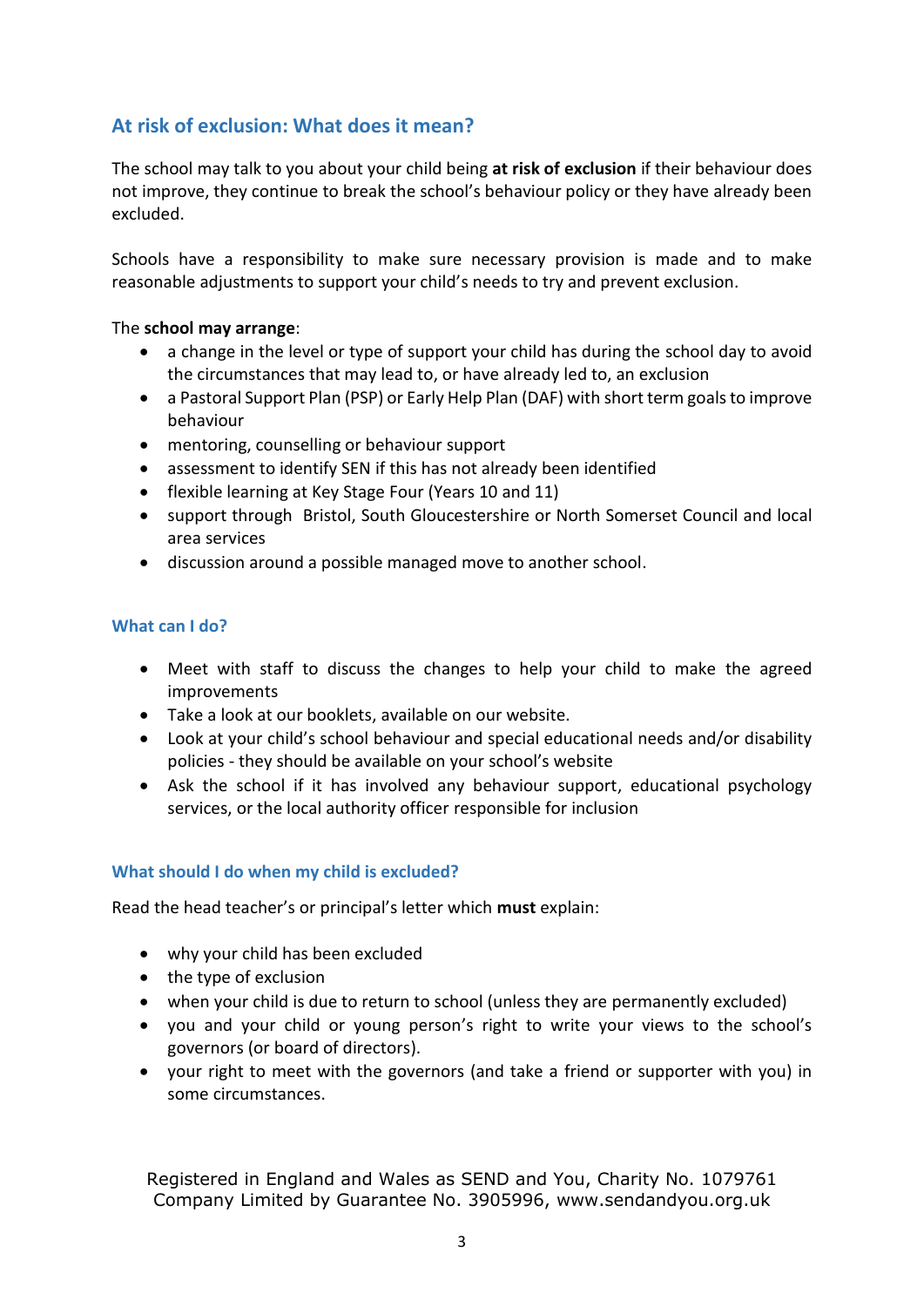# **Fixed period exclusion: What does it mean?**

With a **fixed period exclusion**, your child is excluded for a specific number of days. Added together those days should not be more than 45 in a year. They will remain on the school roll during a fixed period exclusion.

For the first five days of an exclusion the school should set and mark work to be done at home. From the sixth day, the school has a duty to arrange suitable, full-time alternative education during the school term. Your child may remain at risk of exclusion after they return to school – please refer to that section of this leaflet.

The law does not allow for extending a fixed-period exclusion or 'converting' a fixed-period exclusion into a permanent exclusion except in exceptional circumstances where additional evidence has come to light.

#### **What can I do?**

- Ensure that the school work is completed and returned to school
- Arrange somewhere for your child to be looked after during school hours as your child should not be in a public place without a good reason (or you could be fined)
- Ask the school if it has involved any behaviour support or educational psychology services, or the local authority officer responsible for inclusion
- Ask the school governors to review the head teacher's or principal's decision to exclude and set out your views in writing.

You can attend the governors' meeting if your child is excluded for more than five days in a term (or if the exclusion would mean that your child would miss a public exam).

## **Permanent exclusion: What does it mean?**

If your child has been **permanently excluded**, your child will not be able to return to school.

You should expect:

- for the **first five days** the school should set and mark work to be completed at home
- **from the sixth day** the local authority has a duty to arrange suitable, full-time alternative education during the school term.

Following a meeting with the school governors, your child could be taken off the school roll.

A decision to exclude a pupil permanently should only be taken:

- in response to a serious breach or persistent breaches of the school's behaviour policy; and
- where allowing the pupil to remain in school would seriously harm the education or welfare of the pupil or others in the school.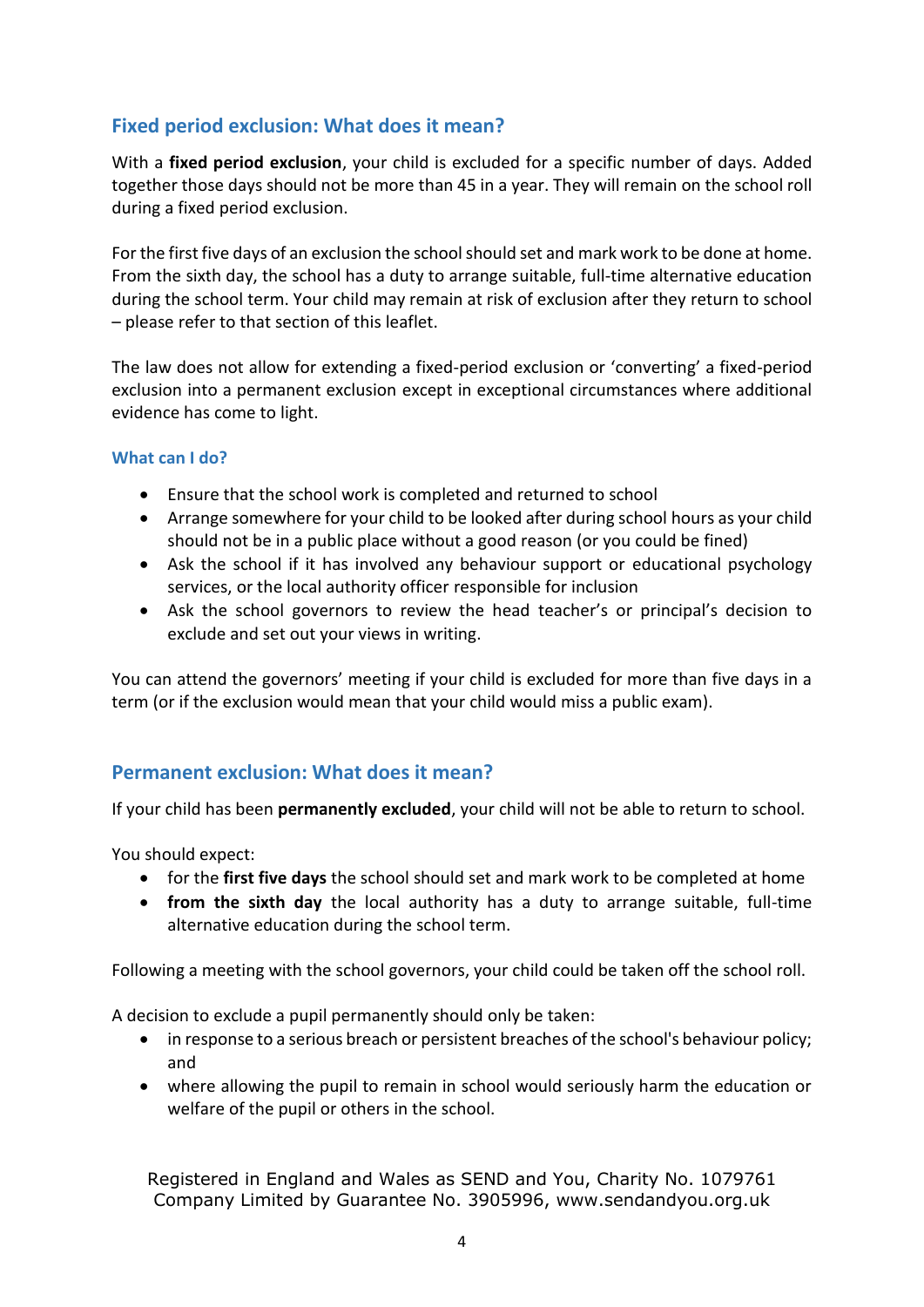#### **What can I do?**

- Ensure that the school work is completed and returned to school
- Arrange somewhere for your child to be looked after during school hours as they should not be in a public place without a good reason (or you could be fined)
- Ask the school if it involved any behaviour support or educational psychology services, or the local authority officer responsible for inclusion before the permanent exclusion
- Ask the school for a copy of your child's school record
- Ask the school governors to review the head teacher's or principal's decision to permanently exclude – you and your child or young person can put your views in writing and/or attend the governors' meeting
- Ask for the school governors' decision to uphold the head teacher's decision to permanently exclude your child, to be reviewed by an Independent Review Panel (IRP). The IRP can uphold the decision, quash the decision and order the governors to review it or recommend the governors to reconsider - but the IRP cannot order them to re-instate your child at the same school.
- Ask for an SEN expert to be at the IRP
- Liaise with the Local Authority regarding suitable alternative education for your child.

If you ask for a review by an IRP the head teacher must not remove a pupil's name from the school Admissions Register until the outcome of the Independent Review Panel.

## **Discrimination:**

The Government recognises that exclusion rates for certain groups of pupils are consistently higher than average. This includes: pupils with SEN; pupils eligible for free school meals; looked after children; and pupils from certain ethnic groups.

The head teacher should consider what extra support might be needed to identify and address the needs of pupils from these groups in order to reduce their risk of exclusion.

The head teacher should, as far as possible, avoid permanently excluding any pupil with an EHC plan or a looked after child.

DfE Statutory Guidance paragraph 23

Under the Equalities Act 2010 all schools have a duty to make **reasonable adjustments** to policies and practices for disabled students. It is unlawful to exclude or increase the severity of an exclusion for non-disciplinary reasons e.g. if the school can't meet a child's special needs.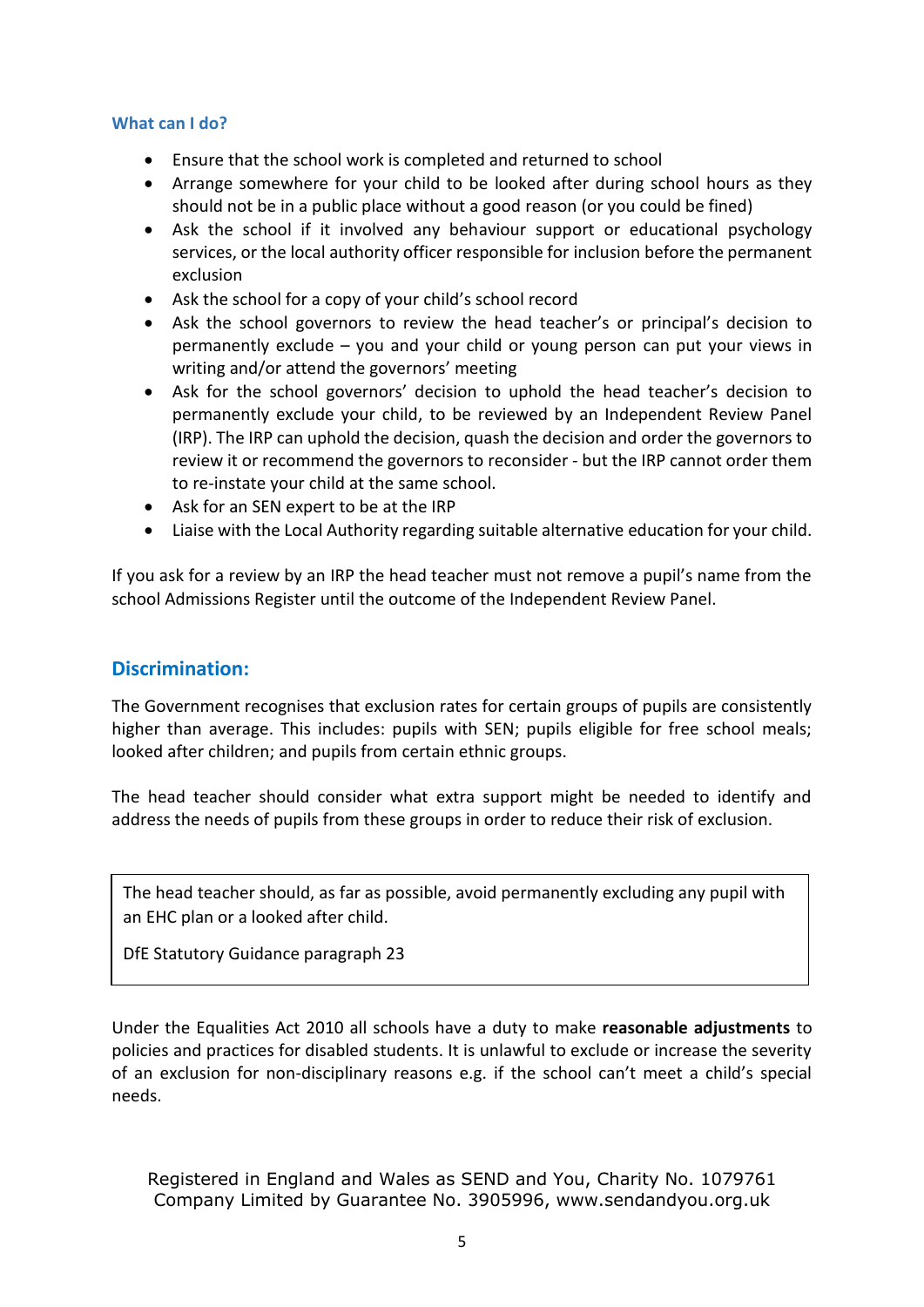You can appeal to the First Tier (SEND) Tribunal if you believe there was disability discrimination involved in the exclusion of your child under the Equalities Act 2010. This Tribunal has the power to re-instate a child.

## **Managed Move**

A **managed move** is a **voluntary agreement** between schools, parents/carers and a pupil, for that pupil to change school or educational programme. These are often used as an alternative to exclusion. Managed moves can only be done with the consent of all parties involved.

Maintained schools (council run schools rather than academies or free schools) have the power to "direct a pupil off site" under **[section 29\(3\) Education Act 2002](http://www.legislation.gov.uk/ukpga/2002/32/section/29)** for the improvement of their behaviour for a time limited period.

If your child has been told they have to go to another school (or pupil referral unit or Alternative Provision) for behaviour reasons, check whether your school is maintained and whether it is a managed move or direction off site.

Managed moves can be helpful if the school or pupil referral unit has resources to support your child. Make sure you speak to both schools to find out what support will be offered before making any decisions.

## **Internal Exclusion**

**Internal exclusion** is an internal process within the school where the pupil is removed from class, not from the school site, for disciplinary reasons. It is not a legal exclusion if the child doesn't leave the site. In this case exclusions legislation and the department's guidance on exclusion from school do not apply.

Internal exclusion may involve some form of isolation e.g. "time out space" or "calm down room". Their use should be clearly outlined within the school behaviour policy.

According to 'statutory guidance<sup>2</sup> to Schools', schools **must** "act reasonably in all circumstances", and any use of isolation that prevents pupils from leaving a room "of their own free will should only be considered in exceptional circumstances".

The school should ensure that pupils are kept in seclusion or isolation "no longer than is necessary" and that their time spent there is used as constructively as possible. Schools should ensure the health and safety needs of pupils are met and allow pupils time to eat or use the toilet.

 $2$  Behaviour and discipline in schools Advice for headteachers and school staff January 2016

Registered in England and Wales as SEND and You, Charity No. 1079761 Company Limited by Guarantee No. 3905996, [www.sendandyou.org.uk](http://www.sendandyou.org.uk)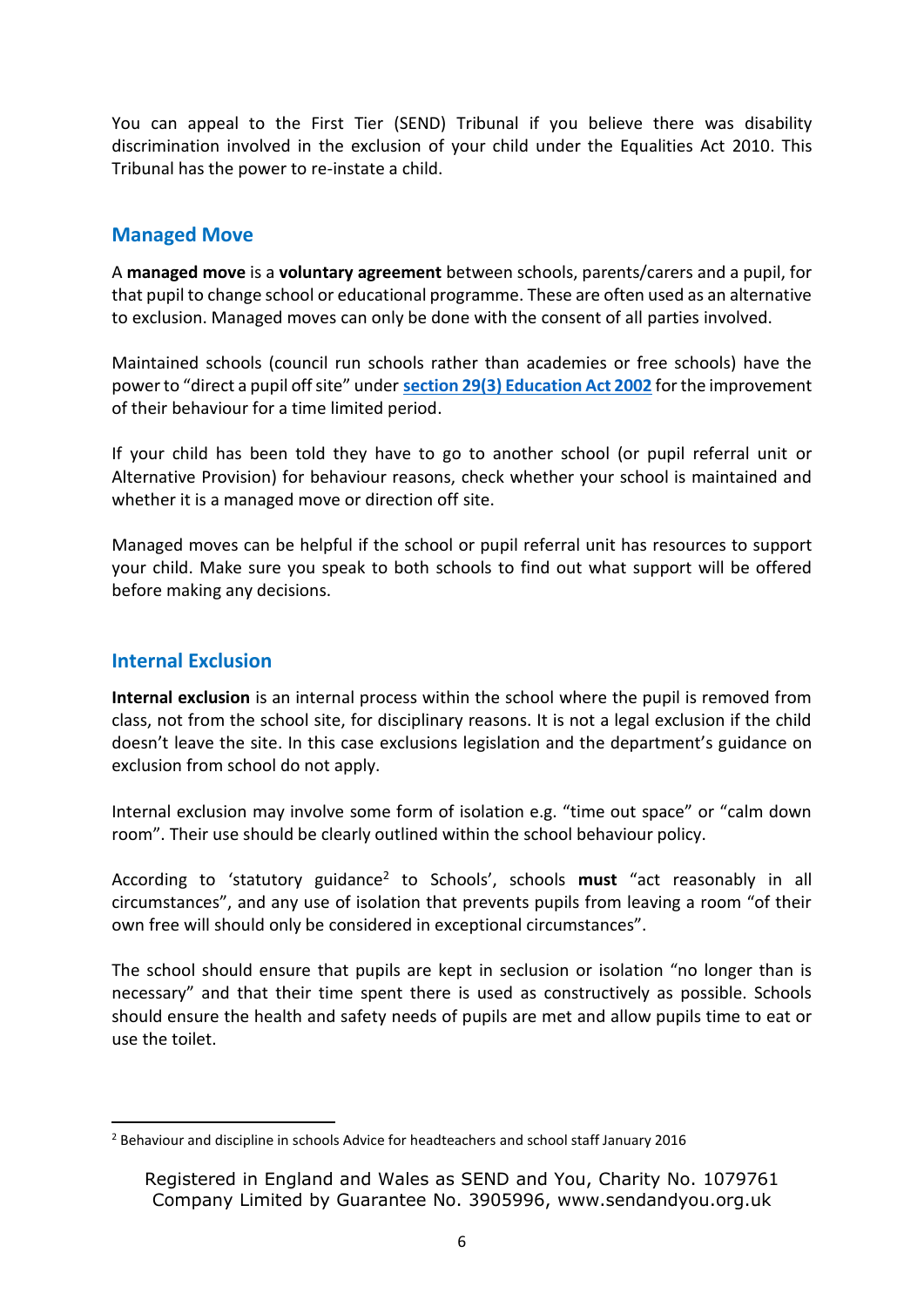# **How can SEND and You SENDIAS service help?**

This leaflet has been written to give you a brief overview about exclusions but if you contact us directly we can support you in your particular situation. Our service is free and confidential; we provide independent information and impartial support.

#### **We can support you by:**

- **Explaining** the **roles of people** involved
- **Outlining options for you and your child**
- **Describing** how the **Local Authority and its statutory services** may be able to support you
- **Preparing for meetings** or the IRP (Independent Review Panel) explaining the role of the SEN expert
- **Discussing options** in **how to challenge** the exclusion
- **Explaining** what **disability discrimination** is
- **Outlining** the **First Tier (SEND) Tribunal**
- **Explaining alternative learning provision**
- **Signposting** to professionals and services
- **Explaining documents and letters**
- **Explaining** your child's **pupil record**
- **Explaining exclusion law.**

## **Further Information**

DfE Statutory Guidance: Exclusion from maintained schools, academies and pupil referral units in England Statutory guidance for those with legal responsibilities in relation to exclusion <https://www.gov.uk/government/publications/school-exclusion>

Behaviour and discipline in schools Advice for headteachers and school staff January 2016

<https://www.gov.uk/government/publications/behaviour-and-discipline-in-schools>

<https://childlawadvice.org.uk/information-pages/managed-moves/>

<https://contact.org.uk/advice-and-support/education-learning/exclusion/>

[NAS School Exclusions Service](http://www.autism.org.uk/services/helplines/school-exclusions.aspx)

<https://www.ipsea.org.uk/pages/category/exclusion-from-school>